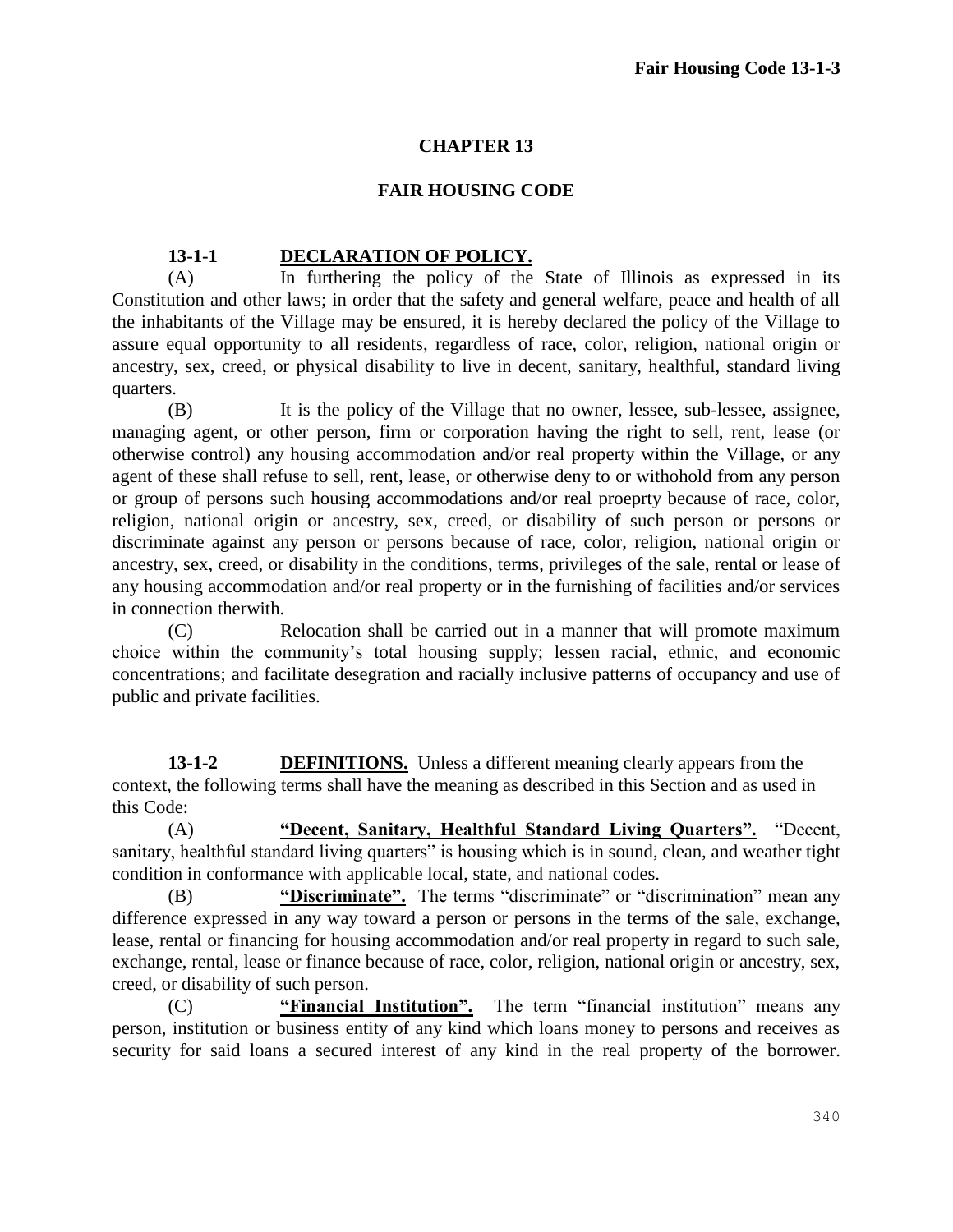(D) **"Housing Accommodation".** The term "housing accommodation" includes any building, structure, or portion thereof which is used or occupied, maintained, arranged or designed to be used or occupied as a home, residence or sleeping place of **one (1)** or more human beings, or any real estate so used, designed or intended for such use.

(E) **"Owner".** An "owner" means any person/persons who hold legal or equitable title to, or own any beneficial interest in any real property or who hold legal or equitable title to shares of, or hold any beneficial interest in any real estate cooperative which owns any real property and/or housing accommodations.

(F) **"Real Estate Broker".** The term "real estate broker" means any person, partnership, association, corporation and/or agent thereof, who for a fee or other valuable consideration offers, sells, purchases, exchanges or rents, or negotiates for the sale, purchase, exchange or rental of a housing accommodation and/or real property of another, or collects rental for the use of housing accommodation and/or real property of another.

(G) **"Real Property".** The term "real property" means any real estate, vacant land, building, structure or housing accommodations within the corporate limits of the Village.

**13-1-3 PROHIBITED ACTS.** It shall be an unlawful for any owner of real estate, lessee, sub-lessee, real estate broker or salesman, financial institution or employee oif the financial institution, advertiser, or agent of any or all of the foregoing, to discriminate against any person or persons because of their race, color, religion, national origin or ancestry, sex, creed, or disability with regard to the sale, exchange or rental, or any dealing concerning any housing accommodation and/or real property.

In addition to the foregoing, it shall also be unlawful for any real estate broker or employee thereof, owner or other person, or financial institution dealing with housing or real property of the Village:

(A) To discriminate against any person in the availability of or the price, terms, conditions, or privileges of any kind relating to the sale, rental, lease, or occupancy of any housing accommodation or real property in the Village or in furnishing of any facilities or services in connection therewith.

(B) To publish or circulate, or cause to be published or circulated, any notice, statement or advertisement, or to announce a policy, or to use any form of application, for the purchase, lease, rental or financing of real property, or to make any record of inquiry in connection with the prospective purchase, rental or lease of such real estate, which expresses directly or indirectly any discrimination as to race, color, religion, national origin or ancestry, sex, creed or disability of any person.

(C) To discriminate in connection with lending money, guaranteeing loans, accepting mortgages or otherwise obtaining or making available funds for the purchase, acquisition, construction, rehabilitation, repair or maintenance of any housing accommodation and/or real property.